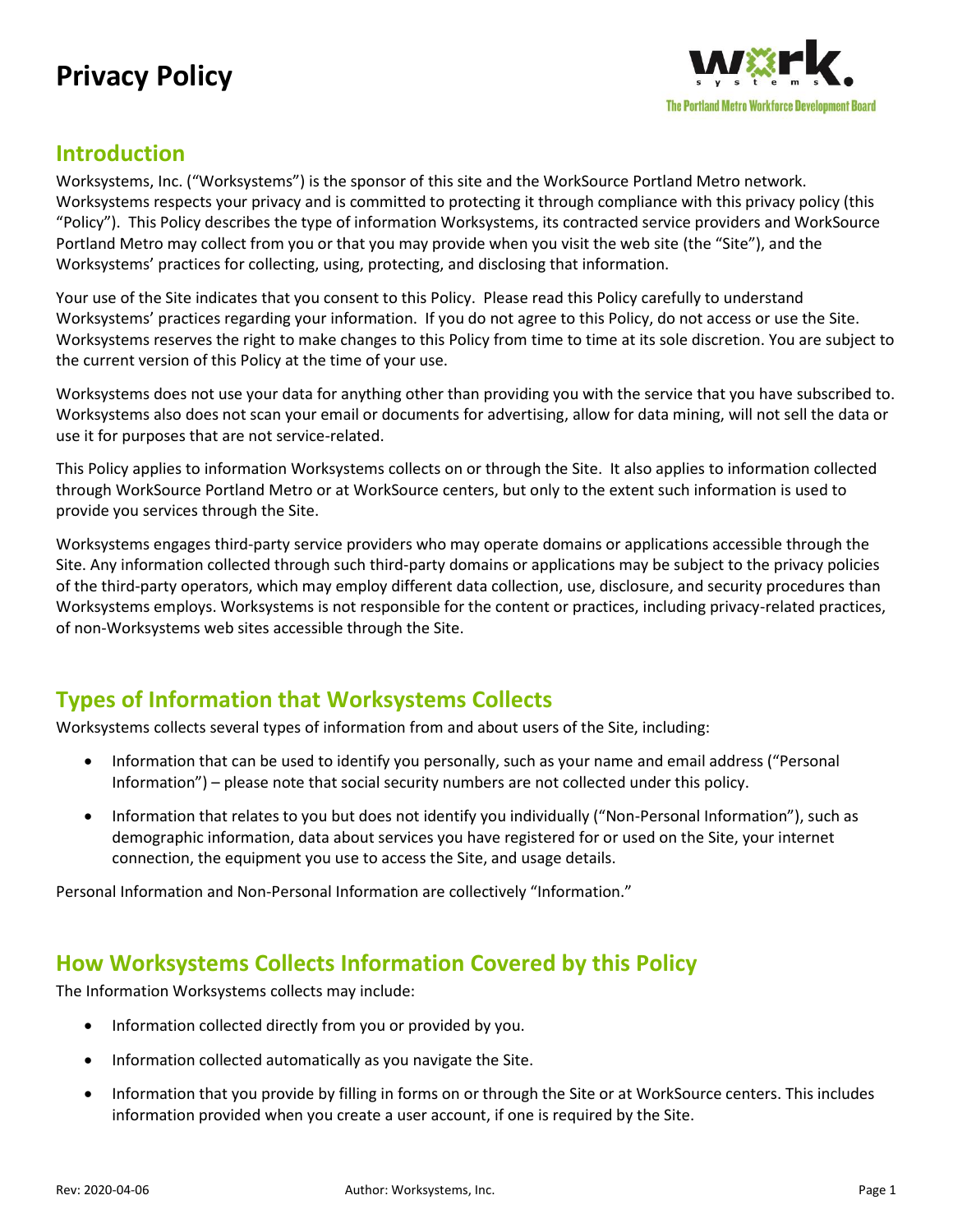## **Privacy Policy**



- Information collected from third parties and service providers, some of whom may operate third-party domains and applications accessible through the Site, or with whom we may exchange data in order to provide Site services to you.
- Records and copies of your correspondence (including email addresses), if you make contact through a "live chat" feature.
- Your responses to surveys that you choose to complete at Worksystems' request.
- Information about your computer and internet connection, including your IP address, operating system, and browser type.
- Details of your visits to the Site, which may include traffic data, location data, logs, and other communication data, and the pages or content that you access and use on or through the Site.
- Information about your interaction with the Site over time, including the frequency of your visits to the Site or your transactions through the Site.

Worksystems or its service providers may automatically collect data using technologies such as cookies. A cookie is a small file placed on the hard drive of your computer to help provide additional functionality and allow for analysis of Site usage.

#### **How Your Information is Used**

Worksystems uses the Information that it collects about you or that you provide as described in this Policy, including any Personal Information:

- To present the Site and its content and services to you.
- To provide you with information or services that you request from Worksystems.
- To register and maintain your user account when one is required by the Site.
- To permit you to access the content and services of a third-party service provider.
- To measure your interaction with the Site.
- To record and support your participation in the activities you select.
- To inform you about opportunities, announcements, and services related to your areas of interest.
- To provide opportunities for you to evaluate the Site and services provided through the Site.
- To carry out Worksystems' obligations and enforce any terms that govern your use of the Site.
- To notify you about changes to the Site or any content or services offered or provided through the Site.
- To estimate Worksystems' audience size and usage patterns.
- In any other way Worksystems may describe when you provide the information.
- To recognize you when you return to the Site.
- For any other purpose with your consent.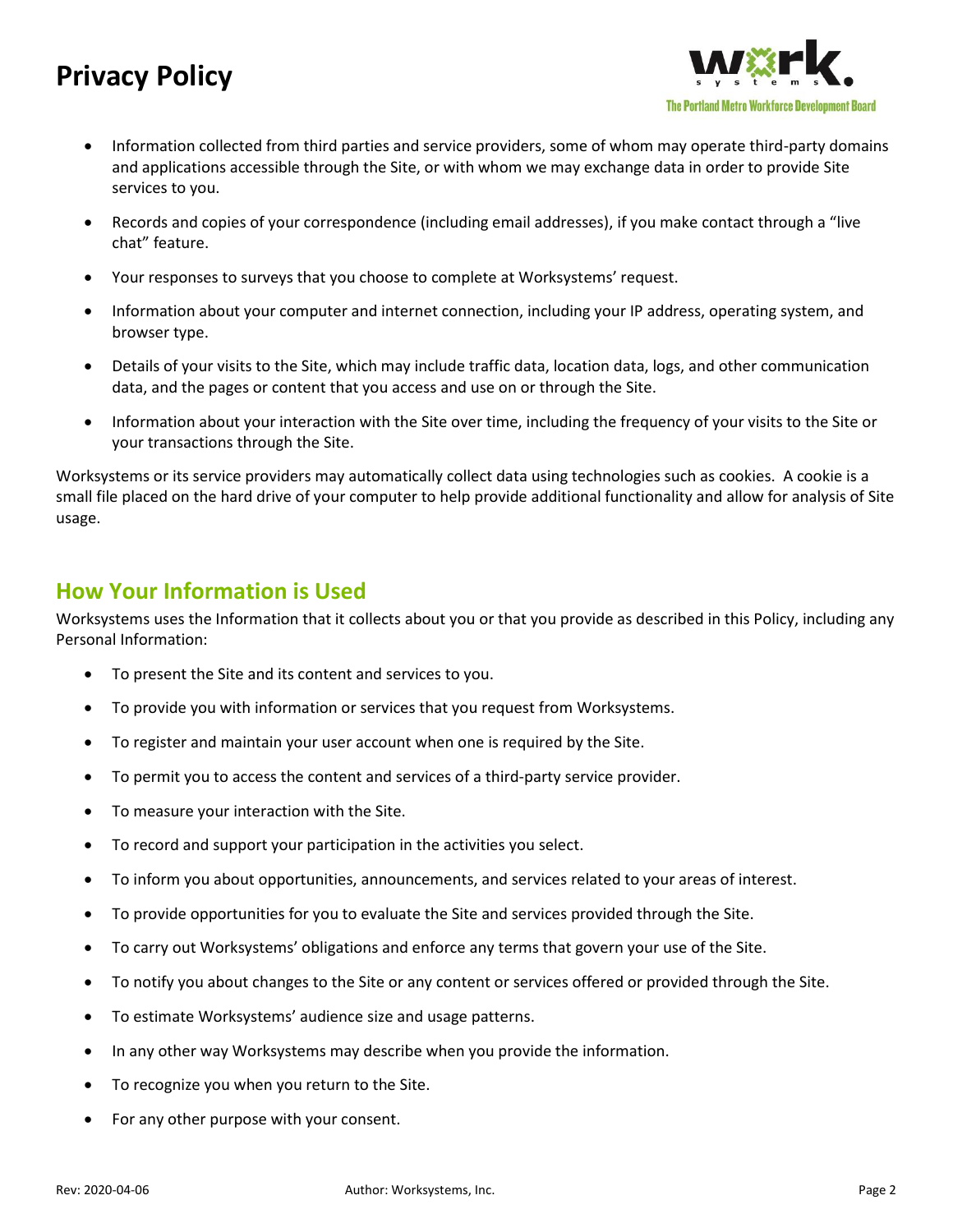

## **Disclosure of Your Information Covered by this Policy**

Worksystems may disclose Personal Information that it collects or that you provide as described in this Policy:

- To third parties Worksystems uses to support the Site and its business, and who are bound by contractual obligations to keep Personal Information confidential and use it only for the purposes for which Worksystems discloses it to them.
- To a successor in the event of a merger, divestiture, restructuring, reorganization, dissolution or other sale or transfer of some or all of Worksystems' assets in which Personal Information held by Worksystems about its Site users is among the assets transferred.
- To fulfill the purpose for which you provide it.
- For any other purpose disclosed by Worksystems when you provide the information.
- With your consent.

Worksystems may also disclose your Personal Information:

- To comply with any court order, law or legal process, including responding to any government or regulatory request.
- To enforce or apply terms that apply to your activities on or through the Site.
- If Worksystems believes disclosure is necessary or appropriate to protect the rights, property, or safety of Worksystems, or of others.

Worksystems may disclose Non-Personal Information about you to third parties without notice or restriction except as specifically provided in this Policy. For example (and without limitation), Worksystems may disclose aggregated Non-Personal Information about Site visitors to its funders and other Workforce Development Boards.

#### **Your Choices with Respect to Your Information**

Worksystems recognizes and appreciates the importance of responsible use of information collected on the Site. Worksystems directs you to the following mechanisms to give you control over your information:

- Tracking Technologies and Advertising. You can set your browser to refuse all or some browser cookies, or to alert you when cookies are being sent. If you disable or refuse cookies, please note that some parts of the Site may then be inaccessible or not function properly.
- Do Not Track. Some browsers incorporate a "Do Not Track" (DNT) feature that, when turned on, signals to websites and online services that you do not want to be tracked. At this time, the Site does not respond to DNT signals.
- Site newsletters and notices. If you do not wish to have your contact information used to provide newsletters about additional Site opportunities and services in your area of interest, you can opt-out by using the applicable feature at the bottom of a bulk email communication, or by contacting us at the email address below.